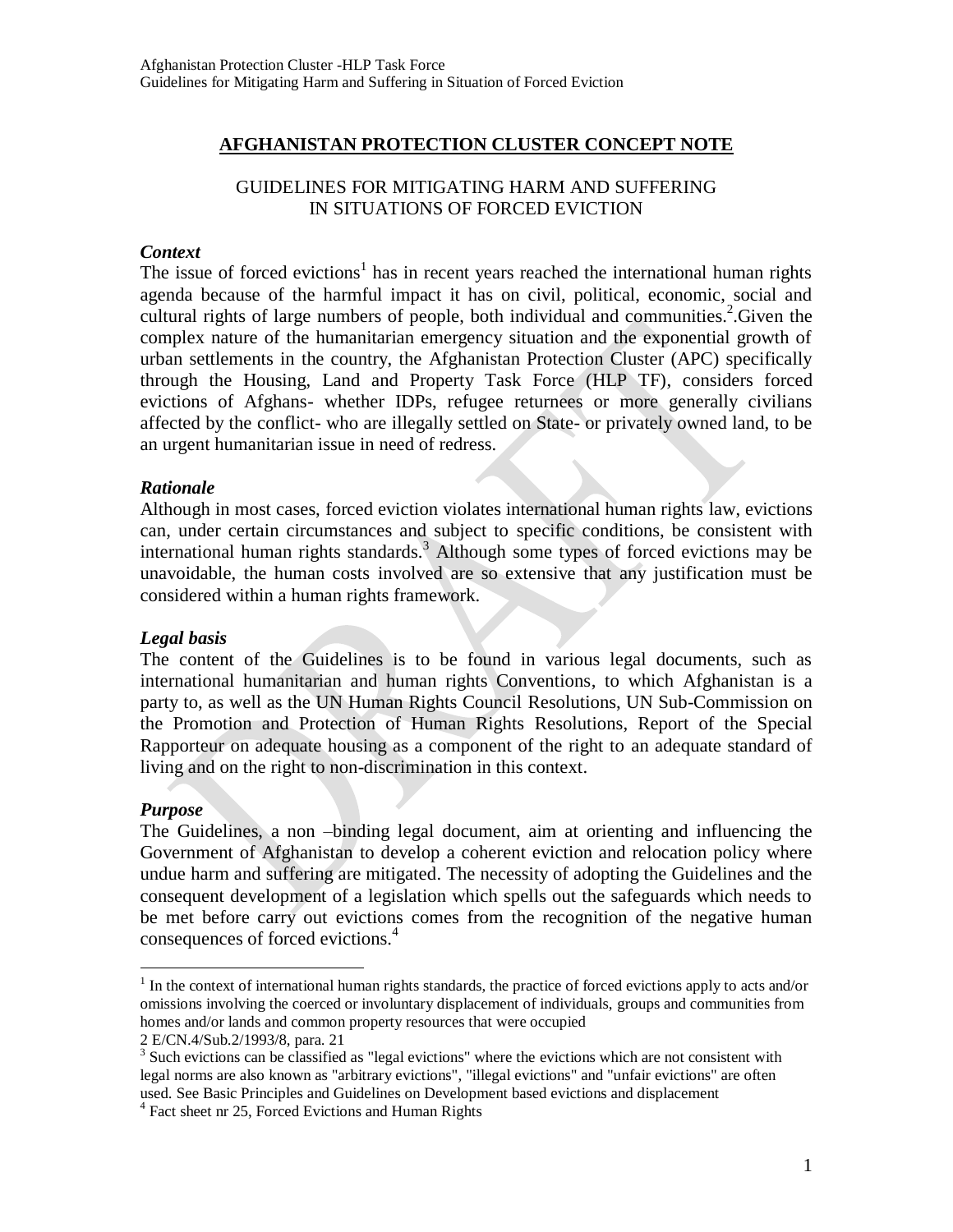# **AFGHANISTAN PROTECTION CLUSTER (HLP TF) GUIDELINES FOR MITIGATING HARM AND SUFFERING IN SITUATION OF FORCED EVICTION**

# Preamble

1. *Affirming,* that the House, Land and Property Task Force is a thematic working group under the Afghanistan Protection Cluster and carries out its activities in the context of humanitarian and emergency response to the needs of the TF members' target groups;

*2. Reaffirming* that every woman, man and child has the right to a secure place to live in peace and dignity, which includes the right not to be evicted unlawfully, arbitrarily or on a discriminatory basis from their home, land or community<sup>5</sup>

*3. Recognizing* that the often violent practice of forced eviction involves the coerced and involuntary removal of persons, families and groups from their homes, lands and communities, whether or not deemed legal under prevailing systems of law, resulting in greater homelessness and inadequate housing and living conditions<sup>6</sup>

4. *Reaffirming* the right of everyone to an adequate standard of living for himself and his family, including adequate food, clothing and housing, and to the continuous improvement of living conditions set forth in Article 11 of the International Covenant on Economic, Social and Cultural Rights to which Afghanistan is a party.

*5. Recalling* that the Committee on Economic, Social and Cultural Rights has considered in its General Comment No. 4 (1991) on the right to adequate housing, that "instances of forced eviction are prima facie incompatible with the requirements of the [International Covenant on Economic, Social and Cultural Rights] and can only be justified in the most exceptional circumstances, and in accordance with the relevant principles of international  $law''$ ?

*6. Considering* that the term "forced evictions" is defined as the permanent or temporary removal against their will of individuals, families and/or communities from the homes and/or land which they occupy, without the provision of, and access to, appropriate forms of legal or other protection. The prohibition on forced evictions does not, however, apply to evictions carried out by force in accordance with the law and in conformity with the provisions of the International Covenants on Human Rights $8$ .

*7. Emphasizing* that the ultimate legal and political responsibility for preventing forced evictions rests with the Government<sup>9</sup>

 $\overline{a}$ <sup>5</sup> Commission on Human Rights Resolution: 2004/28

<sup>6</sup> Commission on Human Rights Resolution: 2004/28

 $^7$  E/1992/23, annex III.

<sup>&</sup>lt;sup>8</sup> Office of the High Commissioner for Human Rights (OHCHR), The right to adequate housing (Art.11.1): forced evictions. CESCR General Comment 7, .20/05/1997), paragraph 3.

<sup>9</sup> OHCHR Prohibition of forced evictions, Commission of Human Rights Resolution, 2004/28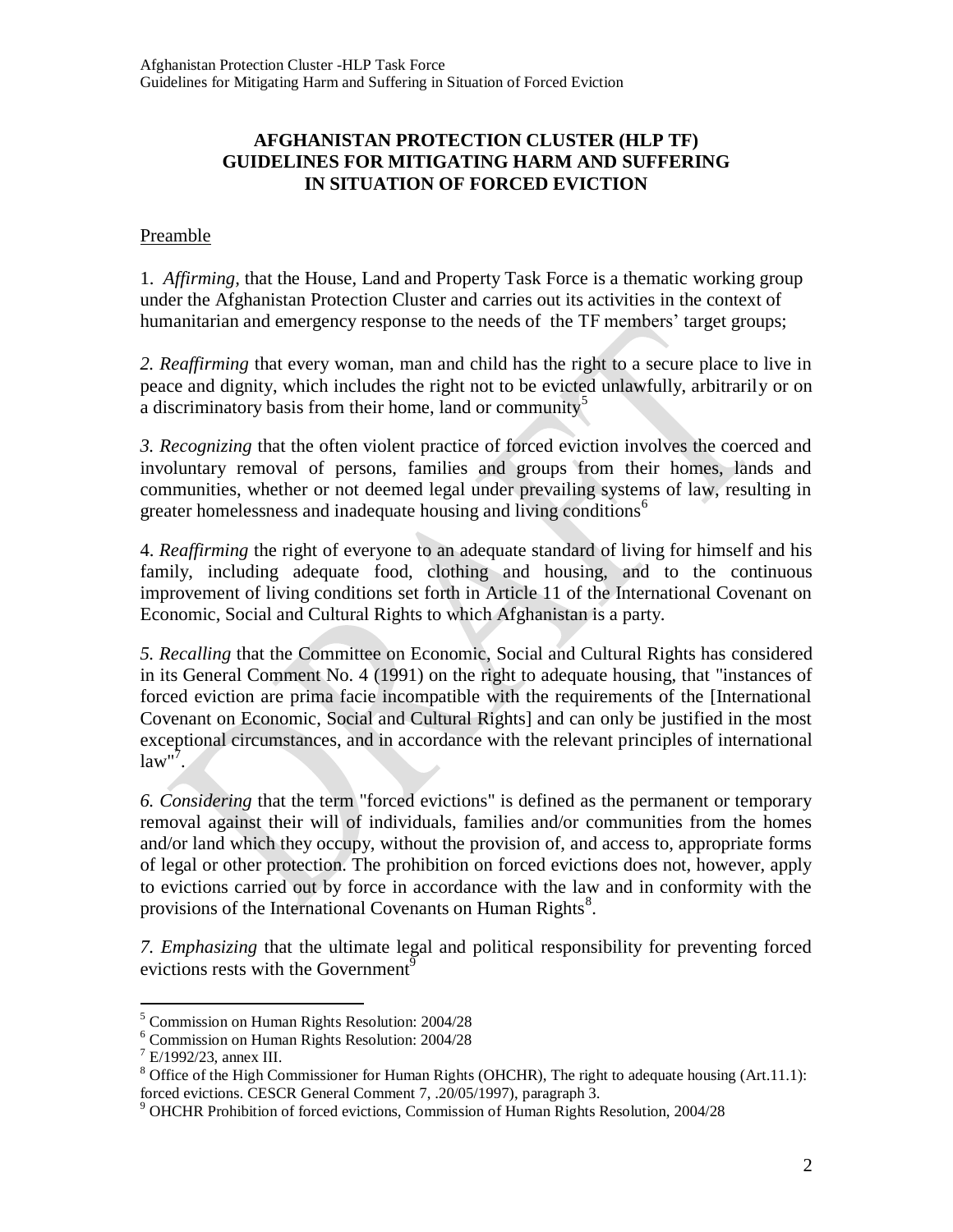Afghanistan Protection Cluster -HLP Task Force Guidelines for Mitigating Harm and Suffering in Situation of Forced Eviction

*8. Affirming* that where evictions are justified, they must be carried out in strict compliance with the relevant provisions of international human rights law and in  $accordance$  with general principles of reasonableness and proportionality<sup>10</sup>, and that safeguards and procedural protection safeguards need to be implemented in order for the eviction to be conducted in a humane and dignified manner,

The Government of Afghanistan, therefore, commits to adopt appropriate strategies, policies and programmes to ensure effective protection prior, during and after an eviction of individuals, groups and communities against forced evictions and its consequences. Including the following elements as safeguards, amongst others:

Prior to an eviction:

- a. The IDPs, refugee returnees and civilians affected by the conflict and/ or natural disasters and at risk of forced evictions are consulted throughout all the process;
- b. Feasible alternatives are explored in consultation with the affected persons, with a view to avoiding, or at least minimizing, the need to use force. Prior to any decision to initiate an eviction, authorities must demonstrate that the eviction is unavoidable and consistent with international human rights standards;  $11$
- c. Adequate and reasonable notice of eviction is given to all affected persons<sup>12</sup>. Any decision relating to evictions should be announced in writing and should contain a detailed justification for the decision, including on: (a) absence of reasonable alternatives; (b) the full details of the proposed alternative; and (c) where no alternatives exist, all measures taken and foreseen to minimize the adverse effects of evictions.
- d. All eviction decisions should be subject to administrative and judicial review. Legal remedies are provided or available to those who are affected by eviction orders, as well as legal aid to persons who are in need of it and willing to seek redress from the courts;

During an eviction:

 $\overline{a}$ 

- e. GoA officials or their representatives are present during eviction and all persons carrying out the eviction are properly identified prior to the event;
- f. Evictions shall not be carried out in a manner that violates the dignity and human rights to life and security of those affected. States must also take steps to ensure that women are not subject to gender-based violence and discrimination in the course of evictions, and that the human rights of children are protected.

 $10$  A/HRC/13/20, Report of the Special Rapporteur on adequate housing as a component of the right to an adequate standard of living, and on the right to non-discrimination in this context, Raquel Rolnik, p. 12 <sup>11</sup> Basic Principles and Guidelines on Development- Based Evictions and Displacement, A/HCR/4/18

<sup>&</sup>lt;sup>12</sup> Article 20, Amendment to the Law on Acquisition of Land, Official Gazette # 849, 2005, Afghanistan